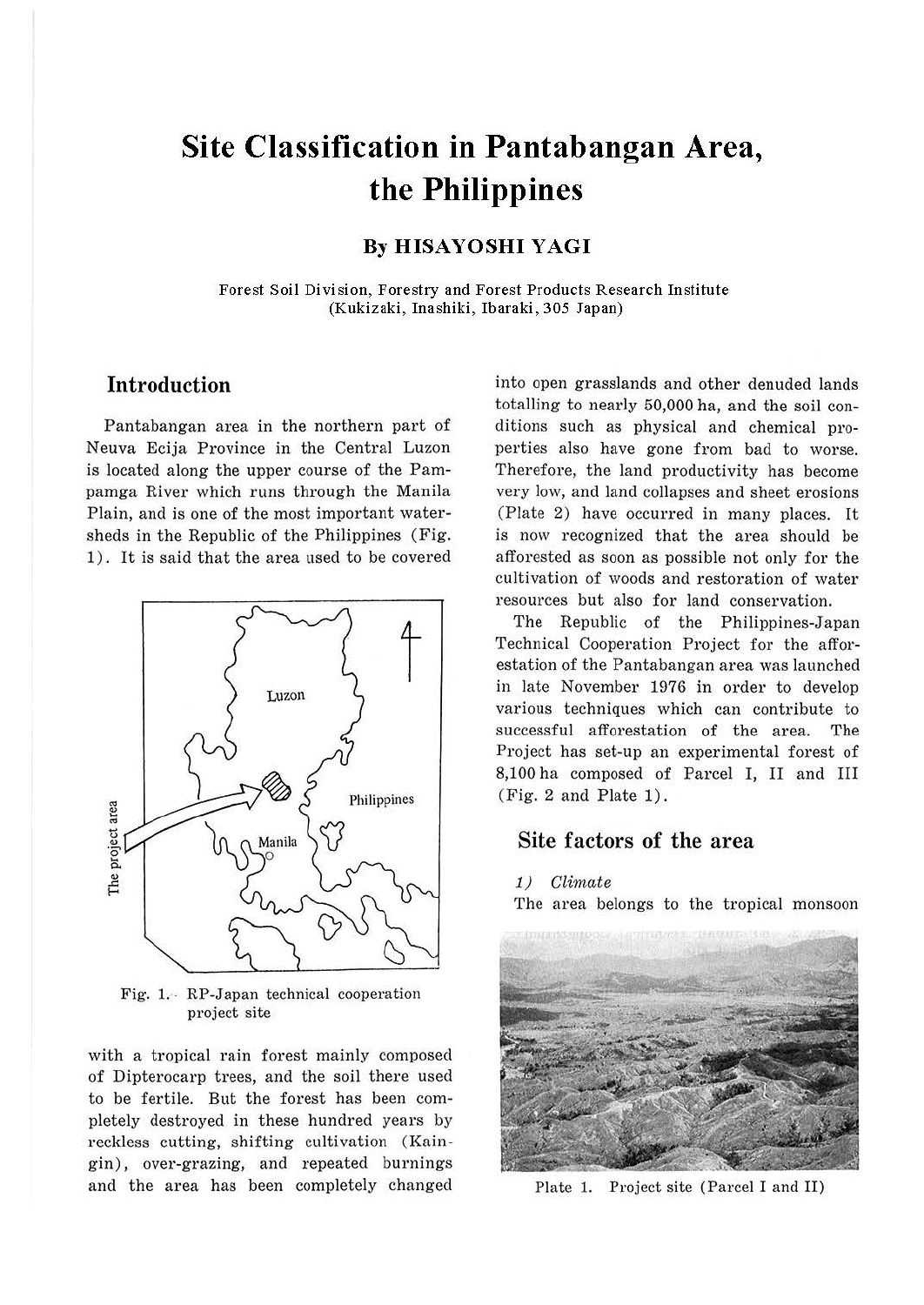

Plate 2. Landslide (Type I)



Fig. 2. RP-Japan Technical Cooperation Project site

climate (W. Köppen 1918), and is usually subjected to the very severe dry season for more than a half year: from November to May. The average annual rainfall is 1,965 mm, but it ranges from 1,531 mm (1975) to 2,342 mm (1972) with years, and most of the rainfall is concentrated in the rainy season, from June to October. The average annual temperature is 28°C, and it is characterized by the fact that the difference between the maximum and

the minimum mean monthly temperatures is smaller than the diurnal temperature fluctuations.

## 2) Geology

The geology of the Parcel I is mainly composed of alternation of unconsolidated sand and gravel deposits and shale of Neogene period. Parcel II and III are mainly composed of igneous rocks such as diorite and andesite of Neogene period, and metavolcanics of Cretacious period.

### 3) Topography

The topography of Parcel I is mostly composed of rolling hills ranging from 250 to 350 m above sea level, while Parcel II and III are mountaneous, and in the former the altitude ranges from 250 to 800 m and in the latter from 250 to 600m. There is a small part of rolling hills ranging from 250 to 350 m above sea level in Parcel III. In every parcel, the geomorphic surfaces such as gentle summits, ridges and convex slopes are geologically rather old, while the ones such as concave and steep slopes are rather young due to the recent dissective action.

## *4)* Vegetation

All the project sites are, as mentioned above, widely occupied by open grasslands except natural Benguet pine (Pinus insularis) forests on the ridges higher than 700 m above sea level and unburnt narrow ribbon forests of Dipterocarp trees along the streams. The composition of the open grasslands is rather simple, being mainly composed of only a few grass species such as  $Impe$ rata cylindricum (cogon), Themeda triandra (samon) and Saccharum spontaneum (talahib), and as for a ligneous plant Bauhinia  $malabarica$  (alibangbang) which is a fireresistant leguminous plant is only scattered.

Themeda triandra is generally distributed on the geomorphic surfaces which are liable to dry such as ridges, the upper part of slopes and residual convex slopes, while Imperata cylindricum and Saccharum spontaneum are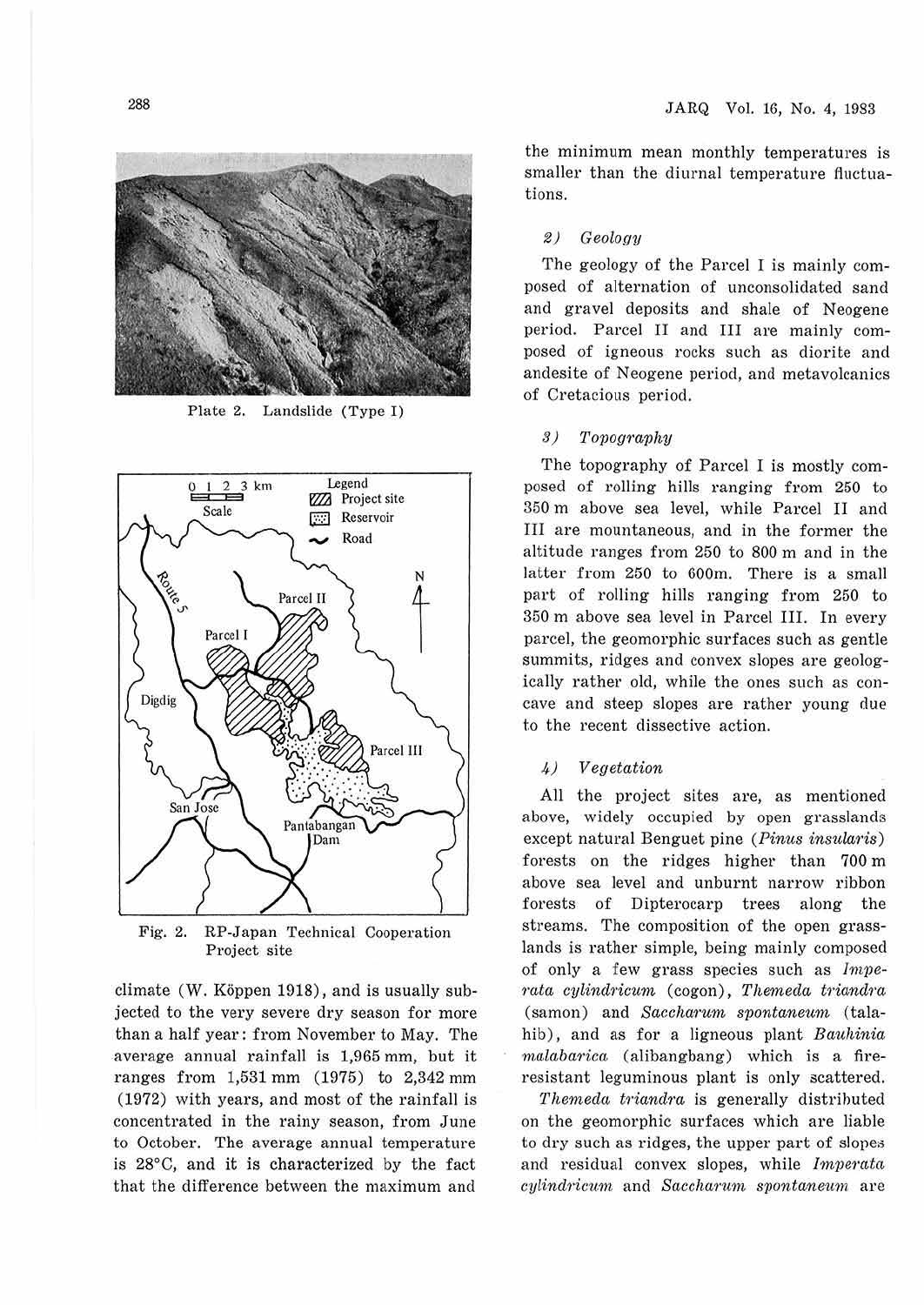mainly distributed on geomorphic surfaces which are comparatively abundant in water supply such as concave slopes and gentle slopes at down hill side.

#### 5) Soil

Soils in this area are more or less denuded of their surfaces and they are strongly degraded of their physical and chemical properties due to the repeated burnings of herbaceous vegetation for a long time. They are generally classified into six orders such as Ultisols, Oxisols, Alfisols, Inceptisols, Entisols and Vertisols by American Soil Classification System (Soil Taxonomy 1975).

Ultisols and Oxisols are generally found on stable old geomorphic surfaces such as ridges and convex slopes, while Alfisols and Inceptisols are found on rather young geomorphic surfaces such as straight and concave slopes and the foot of slopes. Entisols are found on very steep slopes which have been dissected lately, and Vertisols are found on very gentle slopes at the foot of slopes and flat plains.

They have been further divided into Suborder, Great Group, and finally Subgroups according to their characteristics.

## **Site classification**

As mentioned above, there are only two seasons in this area; dry and rainy seasons, and the precipitation of about 2,000 mm concentrates only in the rainy season from May to October while there is little rain in the dry season from November to April. Consequently, in the rainy season, the soils such as albic, aquic and vertic subgroups which are found on the flat plain and gentle slopes at the foot of slopes and concave slope are saturated with water and sometimes have stagnant water in the solum. The root system of planted trees may have very hard times in those circumstances. On the other hand, in the dry season, the surface of soils especially litic and ochric subgroups which are distributed on ridges, steep slopes and convex slopes becomes rather dry, but the subsoil does not dry up so much due to the protect-

ing effect of the dried surface horizon. Therefore, there is a fair chance for newly planted trees even on those soils to live through the dry season if their root system has been able to reach the subsoil by the end of the wet season in which they are just planted. For that reason, surface raking before planting is advisable in most cases if there is little danger of soil erosion.

By taking into due consideration these things mentioned above, site classification in Pantabangan area has been made on the basis of topography, vegetation and soils, as follows;

## Type *I*

- Topography: Sharp crested ridges or steep slopes  $( >28°)$
- Vegetation: Themeda triandra or Impe-1·ata cylindricum
- Soils Lithic-Ochric Troporthents or Dystropepts

On the geomorphic surfaces of this type there goes rather active sheet erosion, so that the soils are rather gravelly and immature, low in humus and base contents, and infertile. They are naturally not competent for timber production but are very important for land conservation, so that the replanting must be done in a hurry with species such as Gliricidia sepium (Kakawati), Vitex parviflora (Molave), Gmelina arborea (Yemane) and Leucaena leucocephala (Giant Ipil-Ipil).

#### Type II

Topography: Gentle convex ridges or the upper part of slopes

Vegetation: Themeda triandra

Soil: Ochric - Typic Tropudults or Haplorthox

The soils of this type which are distributed on the old residual geomorphic surfaces have been exposed to considerably accelerated leaching of bases and argillation by weathering for a long time, and the supply of organic matter which is the very important energy source for soils has been cut off due to the repeated burnings of the open grasslands. Therefore, they are greatly degraded and the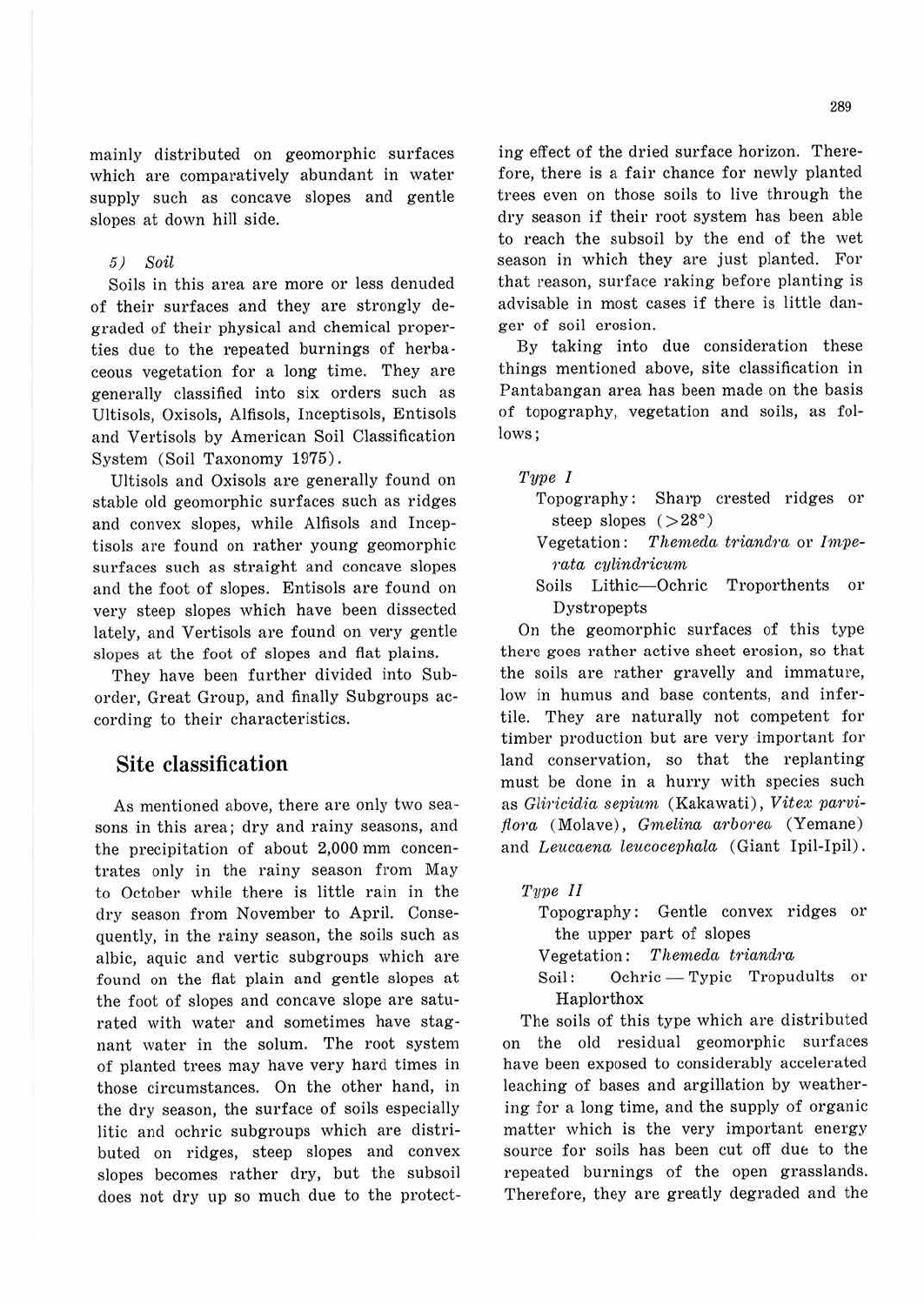soil conditions such as physical and chemical properties have been deteriorated. In considering the environmental conditions, stagnation of water in the solum during the rainy season is out of question, but the solum, especially surface horizon, becomes very dry in the dry season. Drought resistant and deeprooted species such as *Vitex parvifiora, Gmelina arborea, Piliostigma malabarica, Pinus caribaea* (Carribean pine) and Pinus insu*laris* (Benguet pine) are suitable for the afforestation. Surface raking before planting is very advisable.

#### *Type III*

- 'L'opography: Convex or straight slopes  $(10-28°)$
- Vegetation: *T hemeda triandra* or *hnve* $rata$  *cylindricum*
- Soil: Typic-Umbric Tropudults, Tropudalfs or Haplorthox

In this type, solums are rather deep and the soil structure is moderately developed, so that the soil conditions are not so bad. But as the solumns become rather dry during the dry season, a consideration must be paid in selecting planting species as in the case of Type II. It is advisable to plant *Acacia auri* $culiformis$  (Acacia "auri"), Samanea samon (Rain-tree), *Pterocarpus indicus* (Narra) ,  $Tectona$  grandis (Teak), *Swietenia* macro*phylla* (Large-leaf mahogany), in addition to the species listed above for the Type II.

## *Type IV*

Topography: Concave slopes  $(10-28°)$ 

Vegetation: *Imperata cylindricum* or  $Saccharum$  *spontaneum* 

Soil: Umbric-Albic Tropudalfs or Tropudults

In this type area, water and nutrients are apt to accumulate in the solum physiographically, and the solum is rather deep and the soil structure is fairly developed, so that the soil is very productive. In most cases, albic horizon which is generally formed by removal of clay and/or free iron oxides is observable in the surface horizon. Therefore, it seems that the solum is saturated with water for a

certain period during the rainy season. And even in the dry season, the capacity of water supply of the soil is rather high, and consequently this type area is one of the most suitable site in Pantabangan area for an artificial planting of most species particularly broad-leaved trees such as *Tectona grandis*. *Pterocctrp1ts indicits* and *Swietenia macrophylla* in order to develop an economically feasible forest.

#### *Tyve V*

- Topography: Piedmont gentle slopes  $(<10°)$
- Vegetation: *hnperata cylindricwni* or *Saccharum spontaneum*
- Soil: Albic-Aquic Tropudalfs or Tropudults

In general, the physical properties of the soil are rather bad, and the solum is sometimes over-saturated with water and tends to be reductive during the rainy season. But, as the chemical properties are not so bad, the soil productivity is not so low. This type area is not suitable for silviculture of pines, but is suitable for all other species mentioned in Type IV. Surface raking before planting is recommended.

#### *Tyve VI*

Topography: Piedomont gentle slopes  $(<10°)$ 

Vegetation: Themeda triandra

Soil: Aquic-Vertic Tropudults or Tropudalfs, or Chromusterts

The soils on gentle slopes at down hill side where *Themeda triandra* thrives are heavily clayey, with extremely poor permeability of air and water, and the solum has stagnant water, causing a reducing condition during the rainy season, while during the dry season it has deep wide cracks and dries up to a certain depth. It is one of the most unsuitable soil for afforestation in Pantabangan area. Therefore, it is very difficult to establish an artificial plantation. It is advisable to adopt the mound planting method with *Acacia auri-C'uliforrnis Pterocarpus 'indicus, Swietenia*   $macrophylla, Casuarina$  equisetifolia and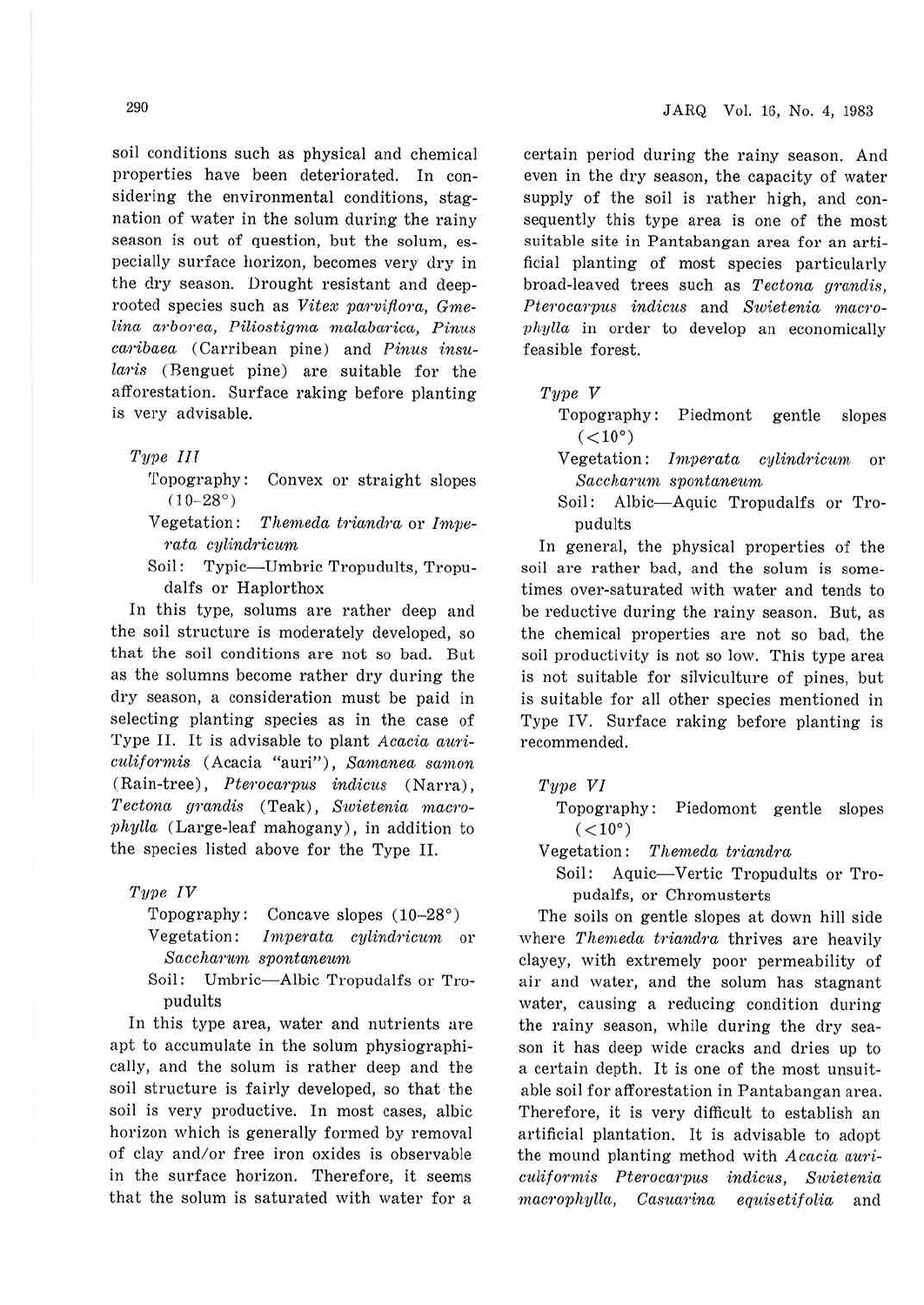| Type          | Topography<br>Sharp crested ridges or<br>steep slopes $(>28^{\circ})$ | Vegetation<br>Themeda triandra or<br>Imperata cylindricum | Soil                                                           | Remarks<br>Erosion<br>control |  |
|---------------|-----------------------------------------------------------------------|-----------------------------------------------------------|----------------------------------------------------------------|-------------------------------|--|
| $\mathbf I$   |                                                                       |                                                           | Lithic-Ochric<br>Troporth-<br>ents or Dystropepts              |                               |  |
| $_{II}$       | Gentle convex ridges or<br>the upper part of slopes                   | T. triandra                                               | Ochric-Typic Tropudults<br>or Haplorthox                       | Dryness                       |  |
| III           | Convex or straight slopes<br>$(10-28)$ °                              | T. triandra or<br>I. cylindricum                          | Typic—Umbric Tropudults,<br>Tropudalfs or Haplorthox           |                               |  |
| IV            | Concave slopes<br>$(10-28)$ °                                         | <i>I. cylindricum</i> or<br>Saccharum spontaneum          | Umbric-Albic Tropudalfs<br>or Tropudults                       | Productive                    |  |
| $\bar{\rm V}$ | Piedmont gentle slopes<br>(<10°)                                      | I. cylindricum or<br>S. spontaneum                        | Albic—Aquic<br>Tropudalfs<br>or Tropudults                     | Productive                    |  |
| VI            | Piedmont gentle slopes<br>(<10°)                                      | T. triandra                                               | Aquic-Vertic Tropudults<br>or Tropudalfs, or Chrom-<br>usterts | Heavy clay                    |  |

Table 1. Site classification in Pantabangan area

Table 2. Relationship between the classified site types and main planting species in Pantabangan area

|                                             | Classified site types |   |       |    |   |       |  |  |
|---------------------------------------------|-----------------------|---|-------|----|---|-------|--|--|
| Species                                     |                       | П | ш     | IV | v | VI    |  |  |
| Gliricidia sepium (Kakawati)                |                       |   |       |    |   |       |  |  |
| Vitex parviflora (Molave)                   |                       |   |       |    |   |       |  |  |
| Gmelina arborea (Yemane)                    |                       |   |       |    |   |       |  |  |
| Samanea samon (Rain-tree)                   | $+1$                  |   |       |    |   |       |  |  |
| Leucaena leucocephala (Giant Ipil-Ipil)     |                       |   | $(+)$ |    |   |       |  |  |
| Piliostigma malabarica (Alibangbang)        |                       |   |       |    |   | $(+)$ |  |  |
| Pinus caribaea (Caribbean pine)             |                       |   |       |    |   |       |  |  |
| Pinus insularis (Benguet pine)              |                       |   |       |    |   |       |  |  |
| Acacia auriculiformis (Acacia "auri")       |                       |   |       |    |   | $(+)$ |  |  |
| Tectona grandis (Teak)                      |                       |   |       |    |   |       |  |  |
| Pterocarpus indicus (Narra)                 |                       |   |       |    |   | $(+)$ |  |  |
| Swietenia macrophylla (Large leaf Mahogany) |                       |   | (+)   |    |   | $(+)$ |  |  |
| Casuarina equisetifolia (Agoho)             |                       |   |       |    |   | $(+)$ |  |  |

 $\overline{(\ }$ ): Applicable

Piliostigma malabarica, though their mortality will be high.

The results mentioned above are summarized in Tables 1 and 2.

This site classification was originally designed for the purpose of successful afforestation, erosion control, and protection and improvements of watersheds in the Pantabangan area. Therefore, it is not directly applicable to all the tropical and subtropical regions in general but the fundamental principle of the basic concept and method of classification based on climate, geology, topography, vegetation and soils will be very useful for the establishment, maintenance, and protection of forest plantations in other areas of subtropical and tropical regions.

## **References**

1) Asakawa, S. et al.: The first two years' report on the RP-Japan Technical Cooperation Project for the afforestation of the Pantabangan Area. Bureau of Forest Development, Ministry of Natural Resources, Diliman,